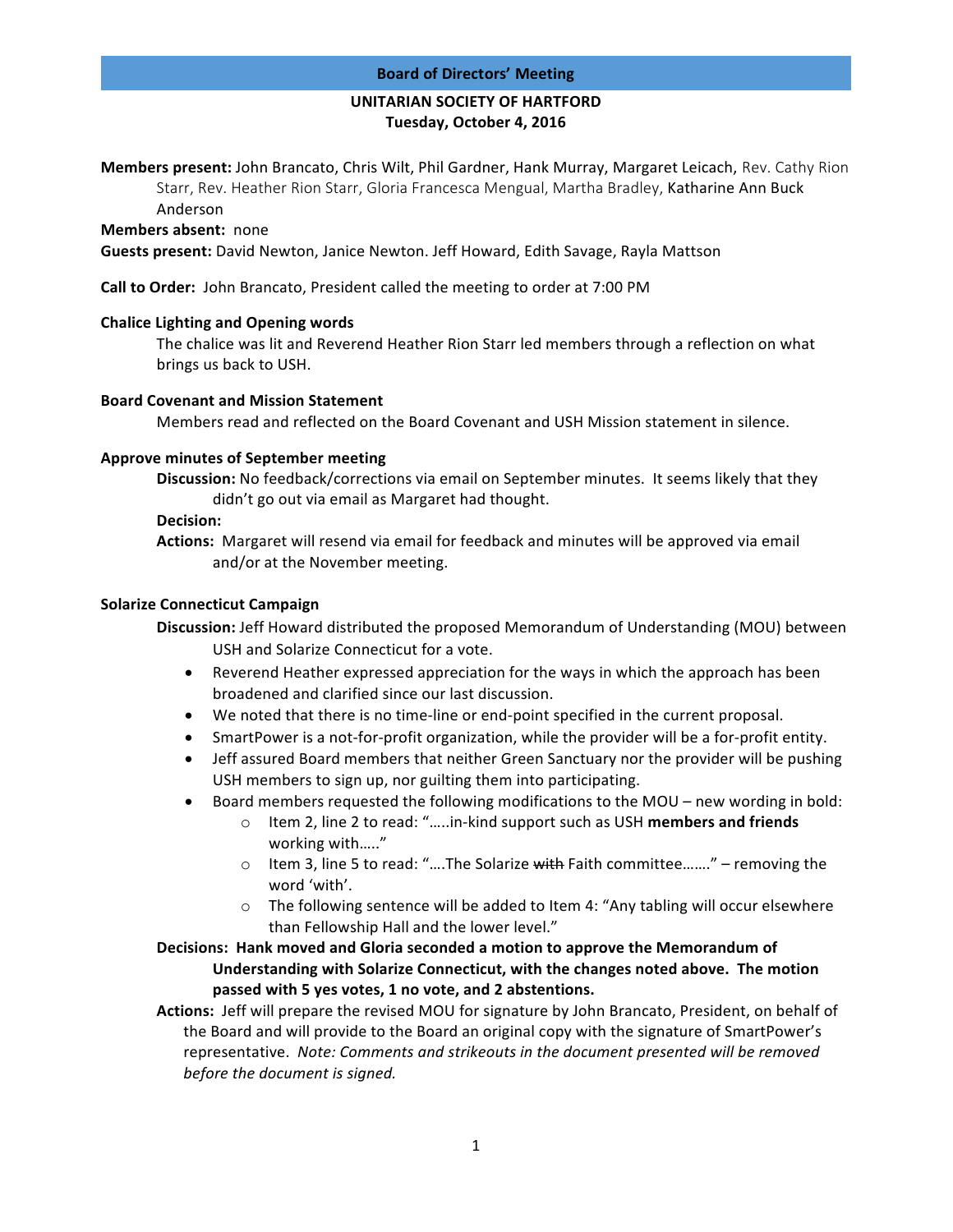# **UNITARIAN SOCIETY OF HARTFORD Tuesday, October 4, 2016**

## **Religious Education Update**

**Discussion:** Rayla Mattson, Director of Religions Education, presented a comprehensive written report as well as an oral update on the status of the Religions Education Program at USH.

- In the past four years, registration in RE has grown from 23 registered children with sometimes as few as 2 attending, to 45 registered students with attendance on some Sundays as high as 70.
- Volunteers have grown from a few to 28, serving on a rotating basis.
- For the first time we have enough middle school children to run a Coming of Age group.
- For the first time in many years we will also soon be able to offer the Our Whole Lives program, which requires special USH training for both staff and volunteers.
- Recent increases in the budget for professional development and in Rayla's hours also will allow her to pursue the training needed to become a credentialed Director of Religious Education.

The Board expressed appreciate for Rayla's good work as well as her report.

**Decision:** None needed

# Actions: None needed

# **Ministers' Parental Leave Proposal**

**Discussion:** The ministers presented the proposed parental leave plan developed by the ministers in consultation with the Parental Leave Team consisting of Phil Gardner, Martha Bradley, Sue Smolski and Eve Peck.

- Rev. Cathy will take 8 weeks of paid parental leave and 4 weeks of unpaid parental leave.
- Rev. Heather will take 4 weeks of paid parental leave, will work half-time for the next 4 weeks, then will work full-time for the last 4 weeks of Rev. Cathy's leave. Rev. Heather does not see a conflict with her commitment at gthe Munson MA congregation when working half time and will schedule appropriately during the full time interval.
- Erica Richmond will be on call for pastoral care needs and may lead a worship service or two beyond the two per year that are part of her affiliation agreement with our congregation. Additional worship services beyond those two will be paid in the same way that we pay other guest clergy.
- Phil pointed out that the additional funds to cover pulpit needs can come out of the carryover funds, without impacting the overall budget.

# **Decision:**

**Phil moved and Martha seconded a motion to approve the parental leave plan as presented** and to authorize an expenditure of up to \$2,000 to compensate Erica Richmond and/or other guest clergy for covering extra Sunday services as the need arises. The Board approved the motion unanimously.

**Actions:** 

• None needed

# **Budget Update**

**Discussion:** Phil Gardner raised the unresolved issue of the \$15,000 in revenue in the budget intended to come from fundraising. Approximately \$4,500 has been raised, leaving approximately \$10,500 with no plan to raise it. Phil stressed that the Board needs to take some action on this matter to ensure that we don't run a deficit.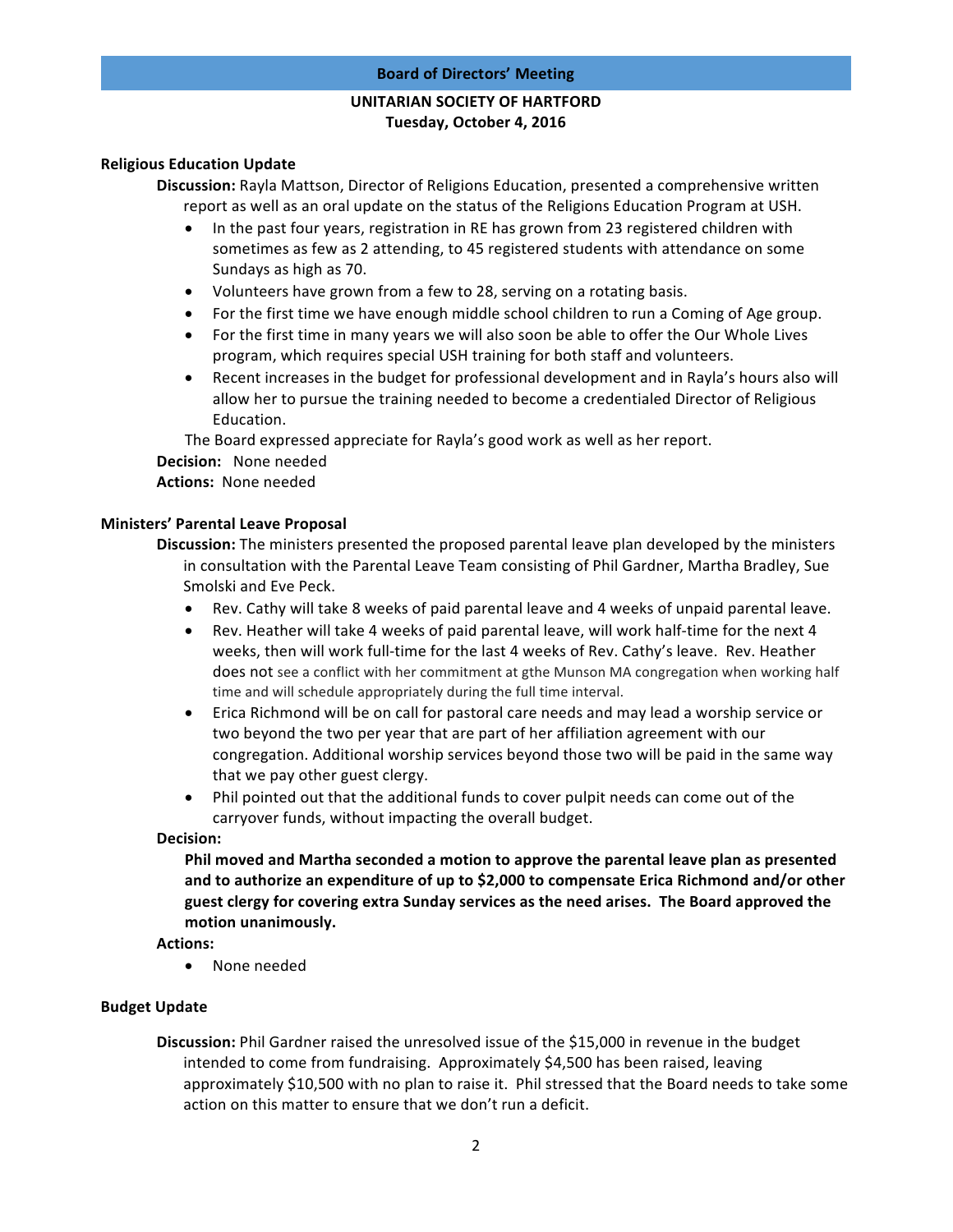### **Board of Directors' Meeting**

# **UNITARIAN SOCIETY OF HARTFORD Tuesday, October 4, 2016**

- There was much discussion of the challenges involved in finding volunteers these days to run fundraising events as a way of balancing our budget, and it was agreed that that is a larger discussion for another time. Efforts to find volunteers even for a fundraising committee have been less than successful.
- Hank's quick calculation suggests that if each of our approximately 160 pledging units gave just \$100 more for the year, that would more than make up the amount budgeted to come from fundraising.

**Decision: The Board agreed by consensus that:** 

- A special letter will accompany the upcoming quarterly giving statements, asking for members to increase their pledge by a specific amount, e.g. \$100 per household; and
- There will also be an ask from the pulpit.

# **Actions:**

- Phil will draft the letter for review by John Brancato and the ministers before it goes out.
- Before the beginning of the fall/winter holiday season, probably November 6<sup>th</sup>, John Brancato will do a special ask from the pulpit.

# **Stewardship Goals**

**Discussion:** It is the Board's responsibility to set goals and benchmarks for the Stewardship Committee to use in the Stewardship Campaign. We have committed ourselves to do this much earlier than in the past. Once again we want to think about stewardship goals for (1) survival mode  $-$  just keep doing with we are doing; (2) what we could do if we increase our revenue by a little; and (2) our dream goals – what we could do/be if we increased our revenue by a lot. **Decision:** none needed

# **Actions:**

- Council Chairs will review the priorities from the 2015-16 campaign and from the 2016 Board retreat with their Councils and bring input back to the November meeting.
- This will be a significant agenda item for the November meeting.

# **Board Job Descriptions**

**Discussion:** Board members shared how they had each been thinking about and working on this challenge since the last Board meeting. This work is important for many reasons, but especially at this time. The resulting documents will be important tools for the Leadership Development/Nominating Committee as they begin recruiting candidates for Board positions for next fiscal year.

Decision: It was too late in the meeting to tackle this subject at this meeting. More detailed discussion was postponed to the November meeting.

Actions: Board members will prepare two (2) lists of duties for their own positions and send them to John Brancato *in advance of the next meeting* so he can compile them for the **November meeting:**

- 1. General responsibilities for all Board members.
- 2. Responsibilities specific to their own particular role. For Council Chairs, that breaks **down further into:**
	- **EXECONSIBILITY EXECONDED EXECONDED Responsibilities common to all Council Chairs, and**
	- § **Responsibilities specific to their own** *particular* **Council.**